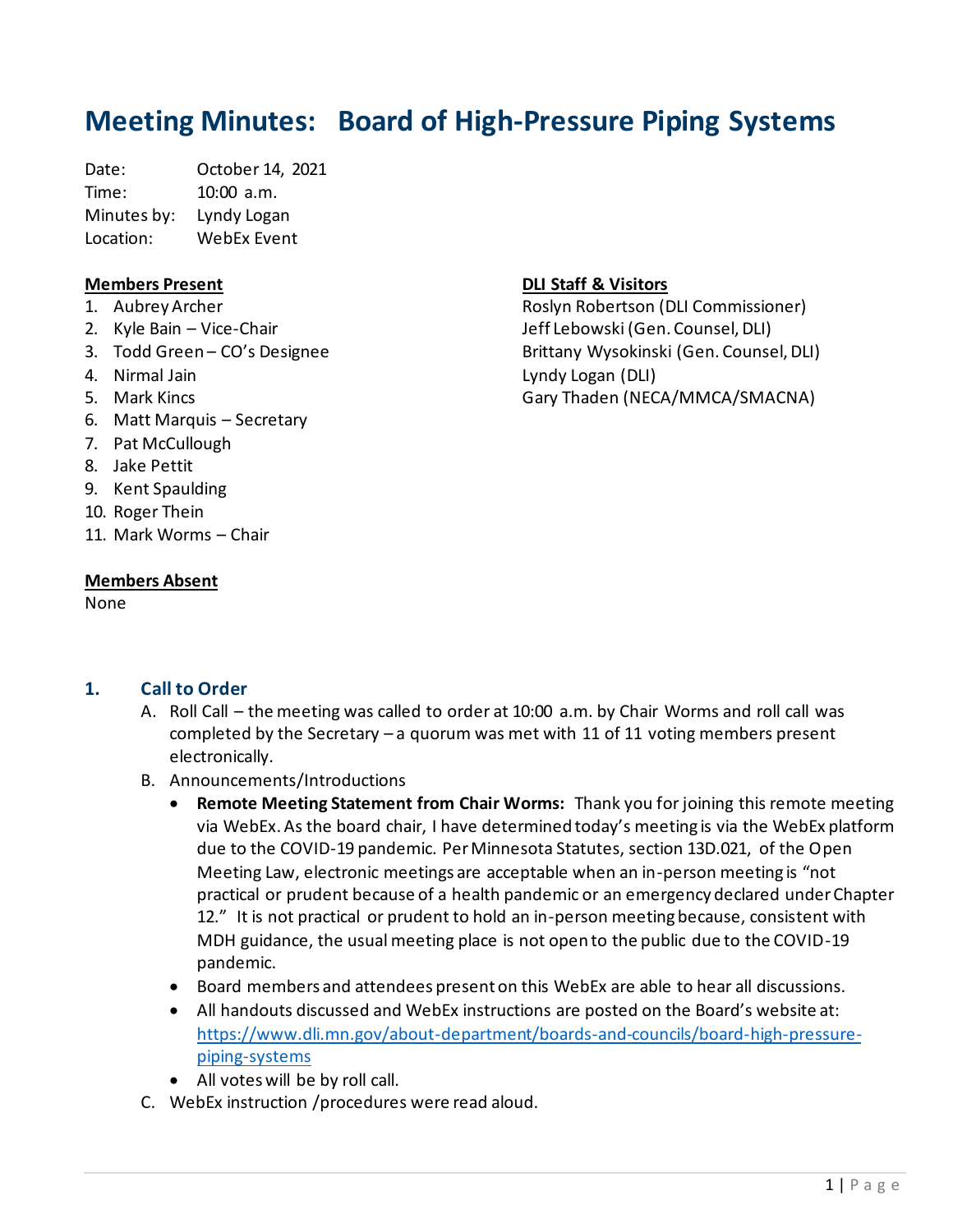# **2. Approval of Meeting Agenda**

A motion was made by Marquis, seconded by Pettit, to approve the agenda as presented. The roll call vote was unanimous with 11 votes in favor; the motion carried.

#### **3. Approval of Previous Meeting Minutes**

A motion was made by Marquis, seconded by Spalding, to approve the July 8, 2021, meeting minutes with a revision to item C. Code Publications Updated to read "Green said ASSME...." The roll call vote was unanimous with 11 votesin favor; the motion carried.

#### **4. Approval of Expense Reports**

Electronic expense reports will be sent by Lyndy to Financial Services for payment.

#### **5. Regular Business**

- A. Licensing and permitting
	- The Licensing system is due to launch in iMS next July, the same system used for permitting and plan review applications.
	- Currently looking for a vendor to provide plastic, hard-card licenses.

#### **6. Special Business**

A. Code Publications Update

Green said the IIAR2 was published; therefore, the Board can proceed with the rulemaking process.

#### **7. Complaints**

Nothing brought forth

#### **8. Open Forum**

No discussion

#### **9. Board Discussion**

- Marquis asked what Green needed from members in order to start the rulemaking process.
- Lebowski said that Brittany Wysokinski would be handling the rulemaking process.
- Green said that he hopes to have electronic code copies available to Committee members within the next two weeks and hard copies will be mailed to members.
- Lebowski said a Resolution to take all steps necessary to formally start the rulemaking process would take place at the January meeting. Prior to this, each Committee member should be reviewing all changes.

#### **10. Announcements**

Next regularly scheduled 2020 meeting – 10:00 a.m. Thursday, Location/WebEx – TBD

- January 13, 2022
- April 14, 2022
- July 14, 2022
- October 13, 2022